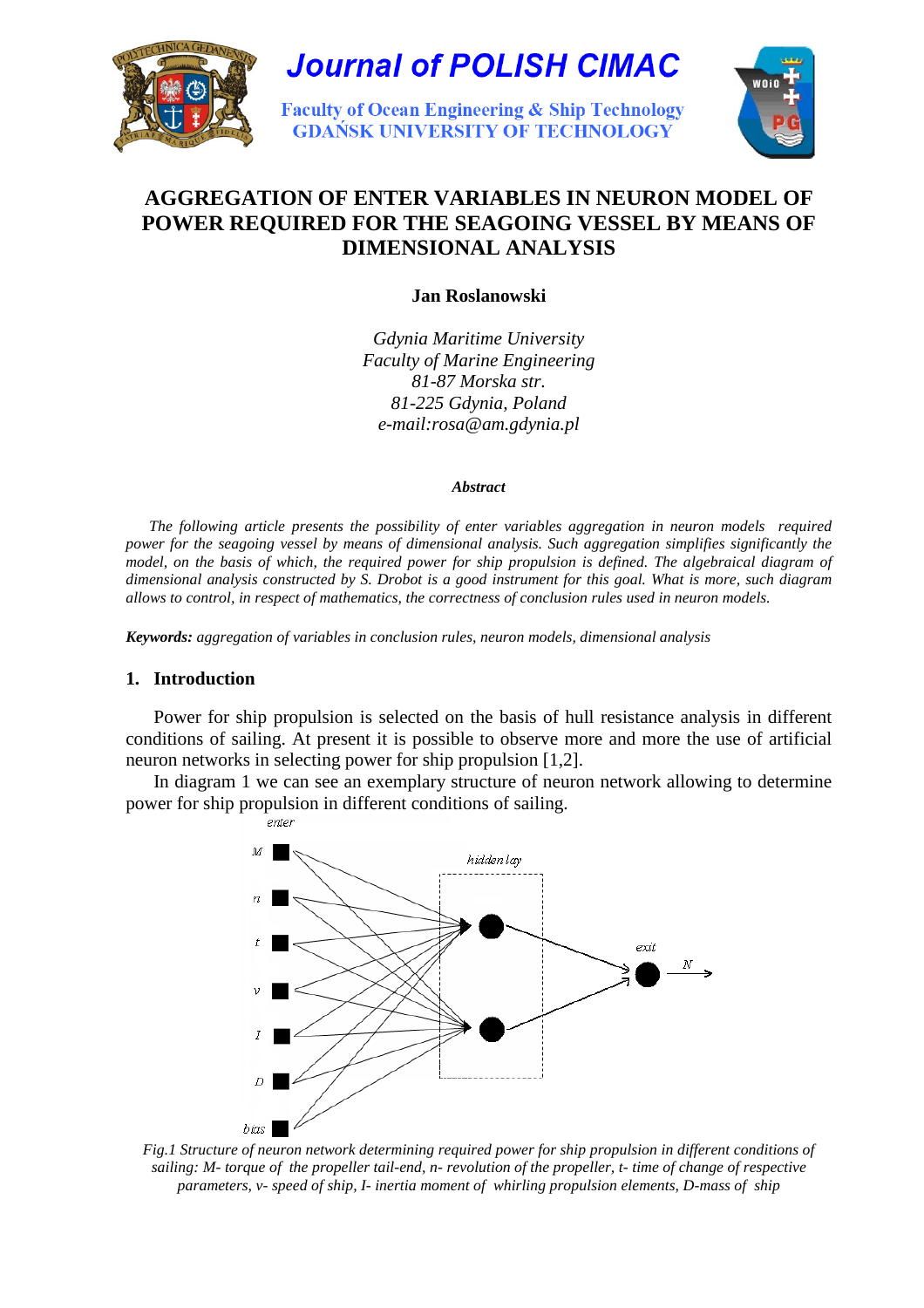Therefore ship models are created using activity of neuron networks. Such networks have a complex structure putting into practice power selection for ship propulsion on this basis in a very wide range of variable parameters. The power of ship propulsion depends on dimensional quantities given to enter part of network which is put into activities respective practice. These activities involve checking premises of rules enclosed in respective bases of measurement data.

Conclusions of rules concerning power selection for ship propulsion are defined by neuron network. The number of power selection rules for ship propulsion increases violently according to the increase of the number of entrances [3].

In order to reduce the number of enter signals being dimensional quantities it is possible to use their aggregation by means of dimensional analysis. Aggregation involves the replacement of enter signals by the signal which is a respectively selected product, and their functional combination.





*number o propeller torque,*  $\varphi_N = \frac{1}{n^3 \cdot l}$ *N* ⋅ 3 *-nondimensional number of power requirement*

To achieve good results from aggregation it is primary important to select proper dimensional function combining enter variables. At the same time full use is being made in physical relations between power required for ship propulsion and ship resistance. Ship's hull resistances in different conditions of sailing are enter quantities into neuron network. In fig.2 the diagram of neuron structure network determining propulsion power of the ship after aggregation of its enter quantities, has been presented.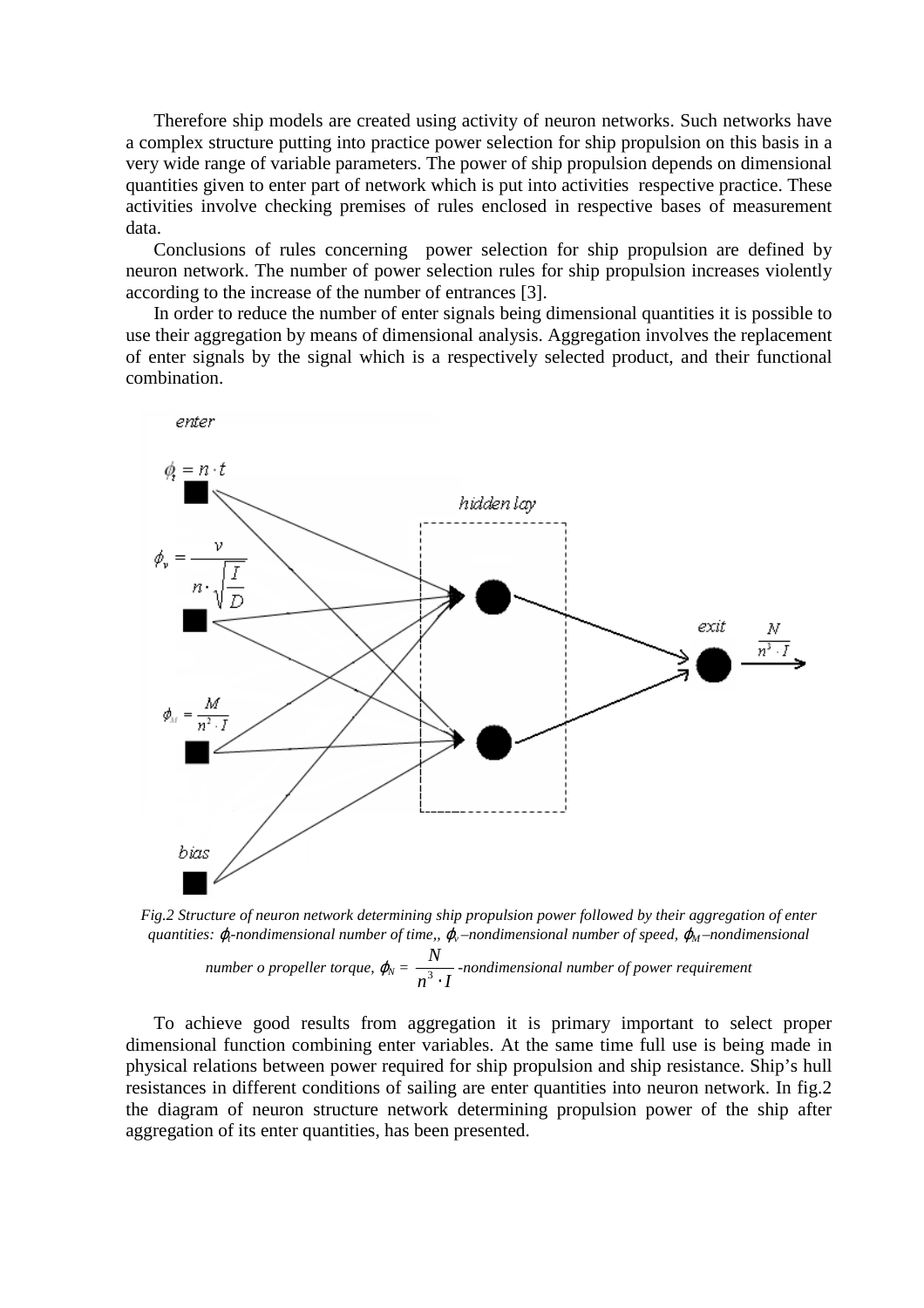### **2. Aggregation of dimensional quantities describing requirement of power for ship propulsion**

Power requirement for ship propulsion can be described by means of the following dimensional function [4,5] :

$$
N = \Phi(M, n, t, v, I, D) \tag{1}
$$

where:

N – required power for ship propulsion in [ kg m<sup>2</sup> s<sup>-3</sup> ], M – torque at the tail-end of the propeller in [ $kg \text{ m}^2 \text{ s}^{-2}$ ], n- rotational speed of the propeller in  $[s^{-1}]$ ,  $t$  – time of change of respective parameters in [ s ], v – speed of the ship in  $\overline{[}$  m s<sup>-1</sup>  $\overline{]}$ , I – inertia moment of whirling mass of the ship propulsion system in [ kg  $m^2$  ],  $D$  – mass of the ship in [ kg ].

The function defined by the formula (1) is a dimensional function in a dimensional space, whose arguments are its quantities. Such function cannot be treated as ordinary numerical function in the set of real numbers. Dimensional function (1) fulfils the conditions of invariance and dimensional homogeneity (6). Such conditions do not limit the form of numerical function where arguments as well as the value of the function are nondimensional quantities.

Six argument of dimensional function of required power for ship propulsion (1) have respective dimensions in an adopted system of measurement units SI. The matrix of exponents of the dimensions in this case, has the form:

|                         | Kg               | m              | S            |
|-------------------------|------------------|----------------|--------------|
| M                       |                  | $\overline{2}$ |              |
|                         | $\boldsymbol{0}$ | $\overline{0}$ | $-2$<br>$-1$ |
| N<br>T                  | $\boldsymbol{0}$ | 0              |              |
| $\overline{\mathsf{V}}$ | $\overline{0}$   |                | $-1$         |
| I                       | $\mathbf{1}$     | $\overline{2}$ | 0            |
| D                       | 1                | $\overline{0}$ |              |
|                         |                  |                |              |

The above matrix is of the third order, which means that among arguments of dimensional function three arguments are dimensionally independent.

Dimensional analysis does not provide any method which could make it possible to ascertain which quantities can be chosen as dimensionally independent. Generally, if six quantities define propulsive power of the ship and three quantities are dimensionally independent so the number of possibilities of their selection equals three elements combination out of the six elements set resulting in the number of twenty. Those combinations are, by way of example, the following quantities dimensionally independent of the remaining ones:( n, I, D), ( t, v, D ), ( n, I, t ), ... etc. After selection of arguments dimensionally independent of the remaining ones, we can, on the grounds of Buckingham's theorem ( $tw \Pi$ ) write down the dimensional function (1) in the following forms: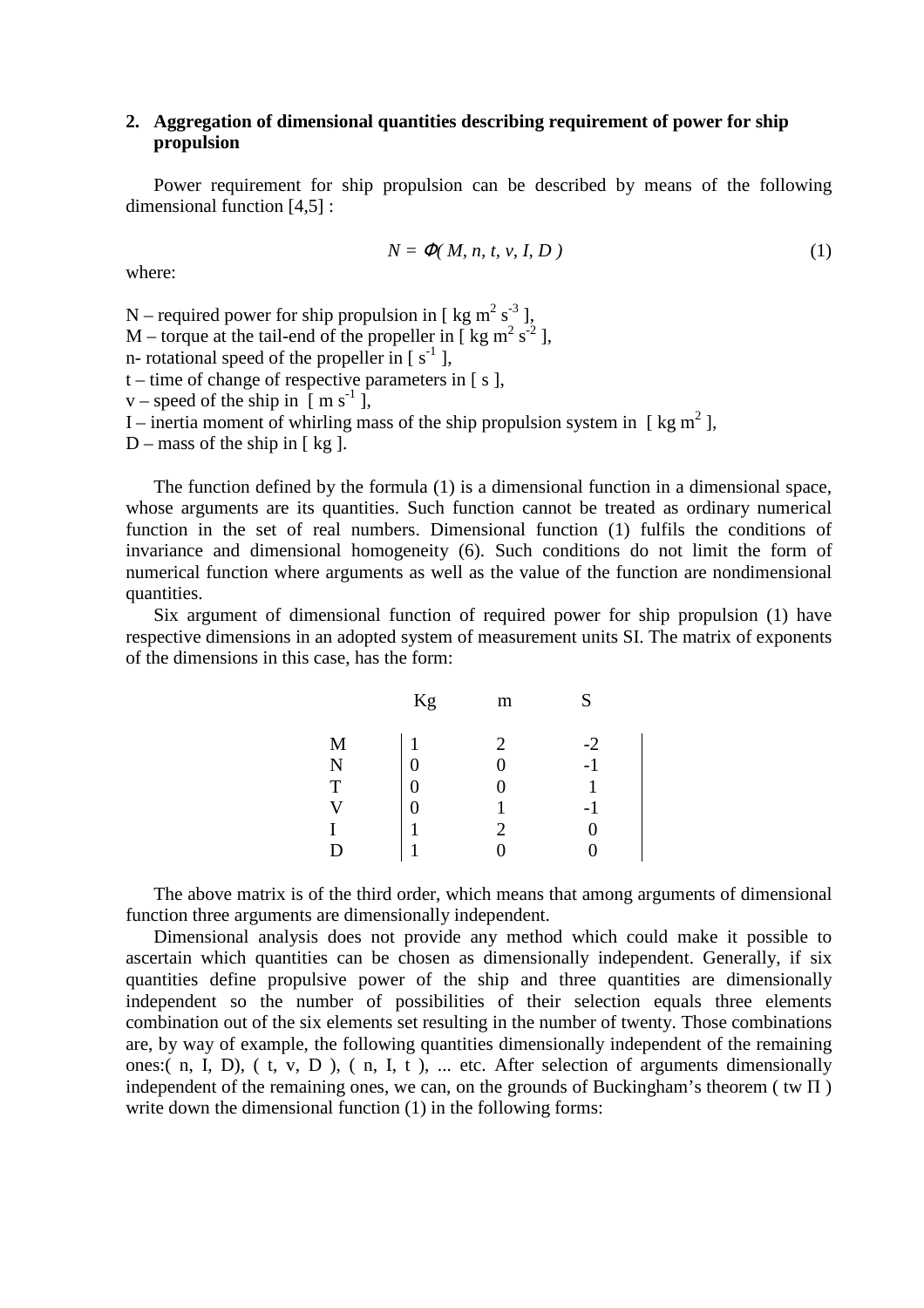$$
N = f (\varphi_t, \varphi_v, \varphi_M) \cdot n^a \cdot I^b \cdot D^c
$$
 (2)

where:

f – numerical function defined in the domain of real numbers,  $\varphi_t$ ,  $\varphi_w$ ,  $\varphi_M$  – nondimensional element of respective dimensional quantities, a,b,c,d – real numbers, - the remaining denotations as in the formula (1).

Exemplary relations between dimensional quantities dependent: t, v , M on independent quantities: n, I, D have the following form:

$$
t = \varphi_t \cdot n^{\alpha} \cdot I^{\beta} \cdot D^{\gamma} \qquad v = \varphi_v \cdot n^{\alpha}{}_1 \cdot I^{\beta}{}_1 \cdot D^{\gamma}{}_1 \qquad M = \varphi_M \cdot n^{\alpha}{}_2 \cdot I^{\beta}{}_2 \cdot D^{\gamma}{}_2 \qquad (3)
$$

where:

α,  $\alpha_1, \alpha_2, \beta, \beta_1, \beta_2, \gamma, \gamma_1, \gamma_2$  – real numbers, - the remaining denotations like in the formulas (1) and (2).

Real numbers being the exponents of dimensional quantities are determined by comparison of dimensions of quantities taking part in relations (3) and (2) in the following way:

$$
[s] = [s^{-1}]^{\alpha} \cdot [kgm^{2}] \cdot [kg]^{\gamma} \implies \alpha = -1; \beta = 0 \gamma = 0
$$
  
\n
$$
[ms^{-1}] = [s^{-1}]^{\alpha} \cdot [kgm^{2}]^{\beta} \cdot [kg]^{\gamma} \implies \alpha_{1} = 1; \beta_{1} = \frac{1}{2}; \gamma_{1} = -\frac{1}{2}
$$
  
\n
$$
[kgm^{2}s^{-2}] = [s^{-1}]^{\alpha} \cdot [kgm^{2}]^{\beta} \cdot [kg]^{\gamma} \implies \alpha_{2} = 2; \beta_{2} = 1; \gamma_{2} = 0
$$
  
\n
$$
[kgm^{2}s^{-3}] = [s^{-1}]^{\alpha} \cdot [kgm^{2}]^{\beta} \cdot [kg]^{\gamma} \implies \alpha = 3; \beta = 1; \ c = 0.
$$

 Calculated values of numerical exponents taking part in equations (2) and (3) allow us to write down the equation (2) in the following way:

$$
\frac{N}{n^3 \cdot I} = f\left(n \cdot t; \frac{\nu}{n \cdot \sqrt{\frac{I}{D}}}; \frac{M}{n^2 \cdot I}\right)
$$
(4)

where:

- denotations like in formulas (1).

The formula (1) proceeding in the same way as above we can obtain different numerical forms of dimensional functions (1) while selecting other quantities as dimensionally independent. So, selecting the quantities: t, v, D as dimensionally independent of the remaining ones, we can obtainces: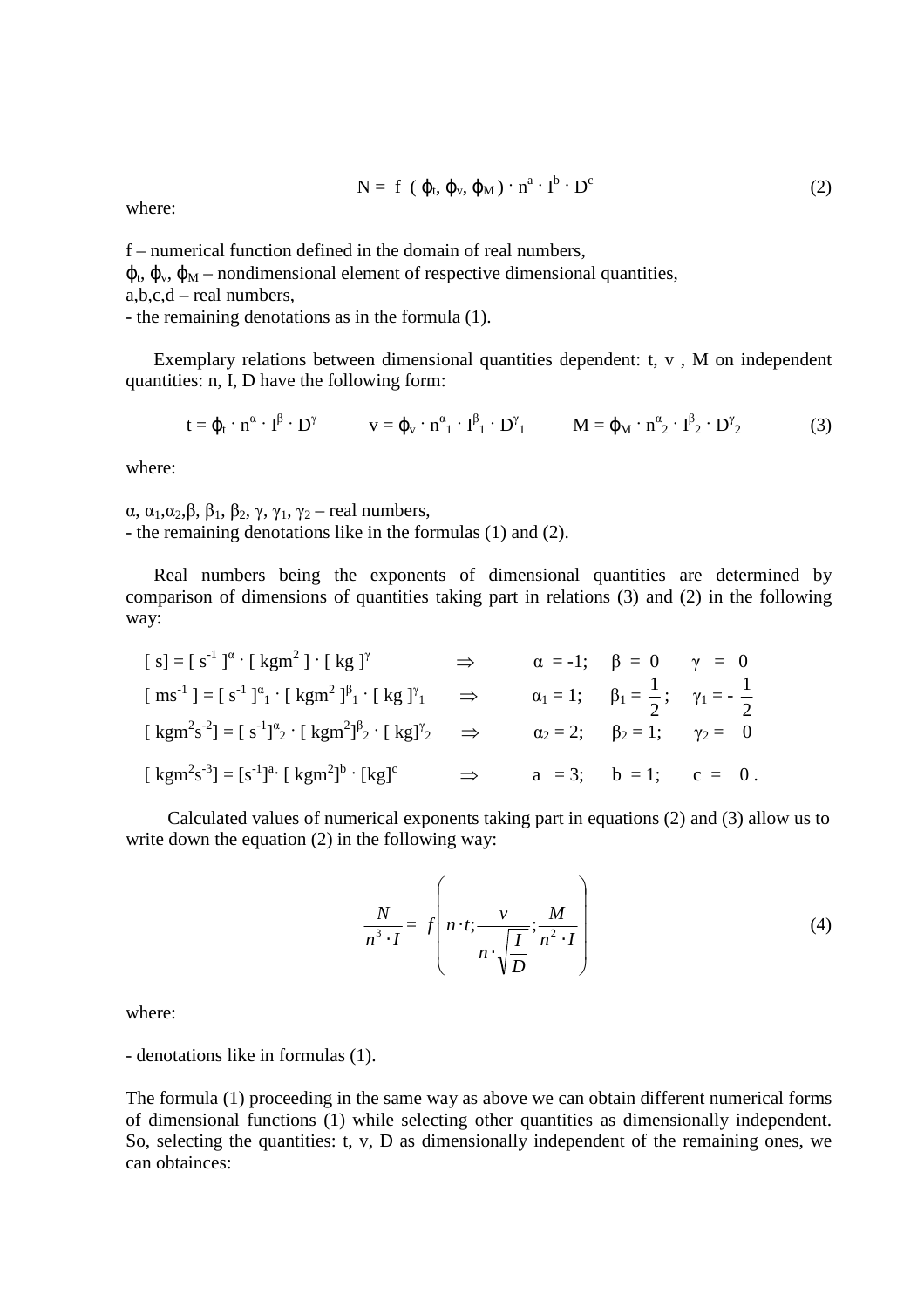$$
\frac{N \cdot t}{v^2 \cdot D} = f\left(\frac{M}{v^2 \cdot D}; n \cdot t; \frac{I}{t^2 \cdot v^2 \cdot D}\right)
$$
\n(5)

where:

- denotations like in formulas (1) and (2).

Forms of numerical dimensional function (4) and (5) with the same exactness define power required for ship propulsion. There are as many such forms as there are possibilities of selecting quantities dimensionally independent, correct in respect of mathematical precision.

In the case under investigation there are twenty of them. That means that during selecting numerical form of dimensional function we should concentrate on the way which makes it possible to carry out an experiment and train of the network on the set of measuring data. Definition exactness of such functions depends on evaluation of constant coefficients during experimental research by means of regression.

Form of above named numerical function define base for perennial day and night data recording the state parameters of vessel movement in task: ,, Realization of systematic investigations of ship energy propulsion demand " government department problem [8]. An exponential form of numerical function in which constant coefficients determine measuring data by means of least square method is selected.

 Demand of power for ship propulsion determined by means of neuron model taking advantage of dimensional function (1) is in possession of six enter quantities and the same number of conclusion rules. Neuron model of ship propulsion system contains bases of rules making use of numerical form of dimensional functions which can be easily interpreted and modified.

Application of algebraical scheme of dimensional analysis constructed by S. Drobot allows to aggregate conclusion rule defined by the function (1) to form (4) or (5) in which three enter signals take place. So we can see that by means of dimensional analysis it is possible to reduce in an essential way the number of entrances into the neuron model of ship propulsion system and thus considerably simplify its structure. In the model under investigation there are only three enter variables instead of six.

 At the time of identification and also estimation of enter signal in the mode on-line of such models there is the Reed preliminary calculation of the value of aggregated variables.

#### **3. Conclusions**

Determining power required by the ship means of neuron models allows to train the network in the set of measuring data. Such models are represented by the base of rules for which algebraical scheme of analysis can be used.

It allows to aggregate the model in different ways depending on the need aggregation of neuron model by means of dimensional analysis leads to a considerable reduction of the number of its entries.

In this way the structure of neuron networks is simplified and used in aggregated neuron models.

Precision of numerical function estimation (5) used in aggregated neuron models equals the exactness of determination of its parameters by way of experiment.

Besides the dimensional analysis allows to ascertain the structure of conclusion rule, and being numerical function, it is properly constructed in respect of mathematical correctness.